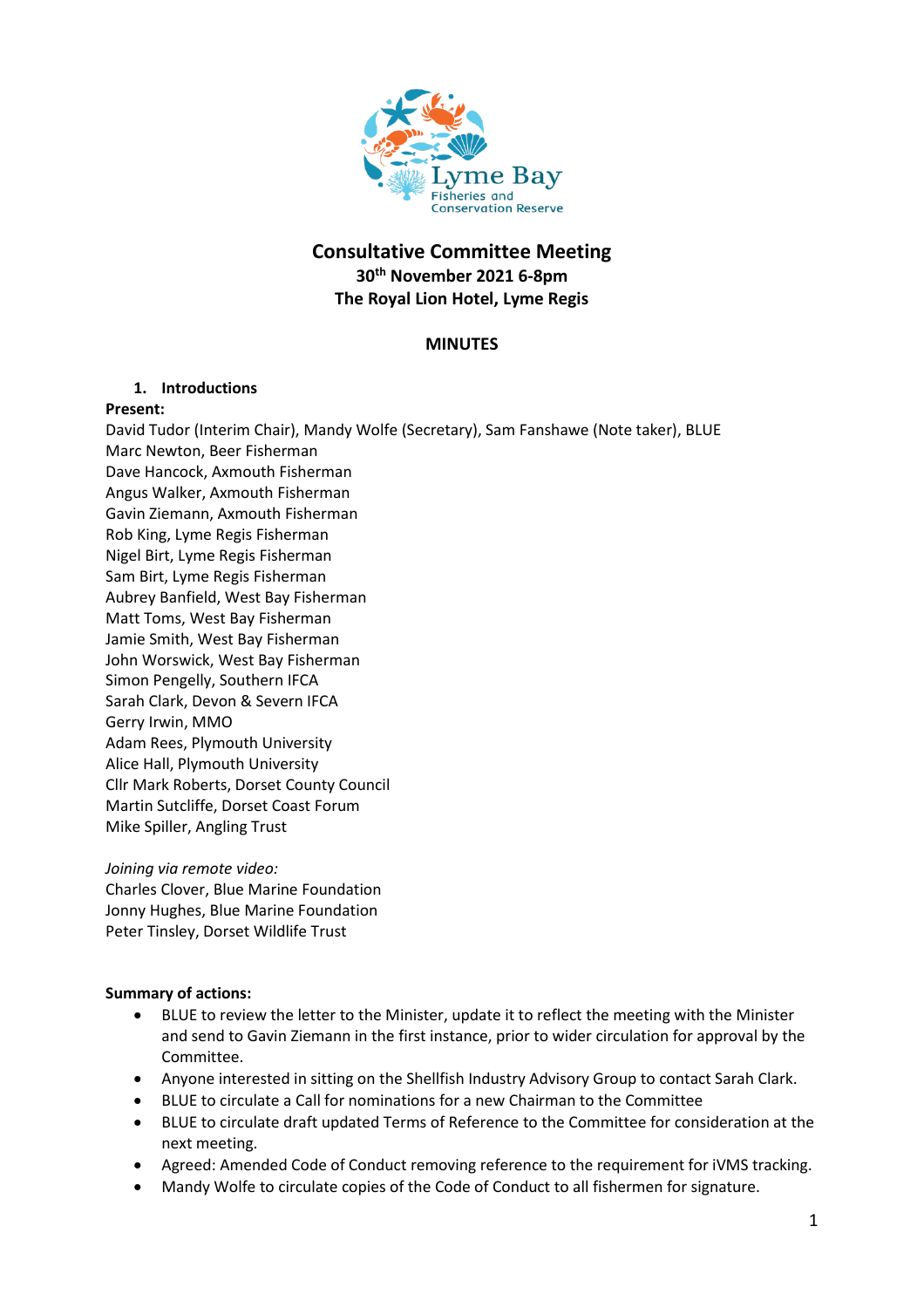- Simon Pengelly to share details of SIFCA consultations with the Committee via Mandy Wolfe.
- BLUE to send the link to the recording of the Cuttlefish Symposium to the Committee.
- Fishermen interested in attending the next cuttlefish workshop to contact Sam Fanshawe.
- Members to raise any issues that they would like discussed at the next meeting.

# **2. Apologies for absence**

Jim Newton, Beer Peter Blyth, East Devon District Council

# **3. Approval of minutes of last meeting**

David Tudor tabled the minutes of the last meeting held on 16<sup>th</sup> February 2021 for comment or approval. There were no comments, so the minutes were approved. It was noted that in future, to reduce the use of paper at meetings, approval of minutes would be requested electronically.

# **4. Review of actions from the last meeting held on 16th February 2021**

• *Peter Tinsley to send Lat Long locations of where vessels have anchored to Emma Sheehan.* The report on the impact of cruise ships anchoring in Lyme Bay produced by Dorset Wildlife Trust had been circulated to the Committee in May.

• *Ian Jones to forward information about the Interreg biodegradable fishing gear survey to Mandy to circulate to the group.*

A link to details of the survey had been included in the minutes of the meeting.

- *Fishermen to share the challenges they are having with Brexit rules or applying for compensation funds with their local MPs.*
- *Matt Toms to email Chris with a question for Chris to put as a PQ.*

A meeting had been held with Chris Loder MP and Lyme Bay fishermen on 24 April and Chris had raised a Parliamentary Question with Victoria Prentis in June: <https://twitter.com/chrisloder/status/1405803334150373377?s=21>

- *Committee members to feed in any thoughts on policy to Sam, Mandy, or Jonny*
- *Fishermen to send any photos, videos, or stories to either Mandy or Row.*

These actions were not as standing actions.

# **5. Management Sub-Committee update from meeting held on 14th October 2021**

David noted that the first Management Sub-Committee since February 2019 had been held on 14<sup>th</sup> October and two key issues had come out of the meeting to be raised at this meeting – future management plan and sole quota allocation.

## **5.a. Future management plan development**

At the start of the Management Sub-Committee meeting a representative from the fishermen had requested that they discuss this amongst themselves prior to wider discussion by the Committee. To facilitate this a workshop is being organised for 19<sup>th</sup> January, run by Dorset Coast Forum, at which the fishermen can discuss their future priorities and management. The outcome of this can then be brought to a future Committee meeting and inform the development of the future management plan.

Following the Management Sub-Committee meeting Victoria Prentis had visited Lyme Regis on 25 November and met with fishermen from the four ports, Charles, Jonny, and Mandy from BLUE.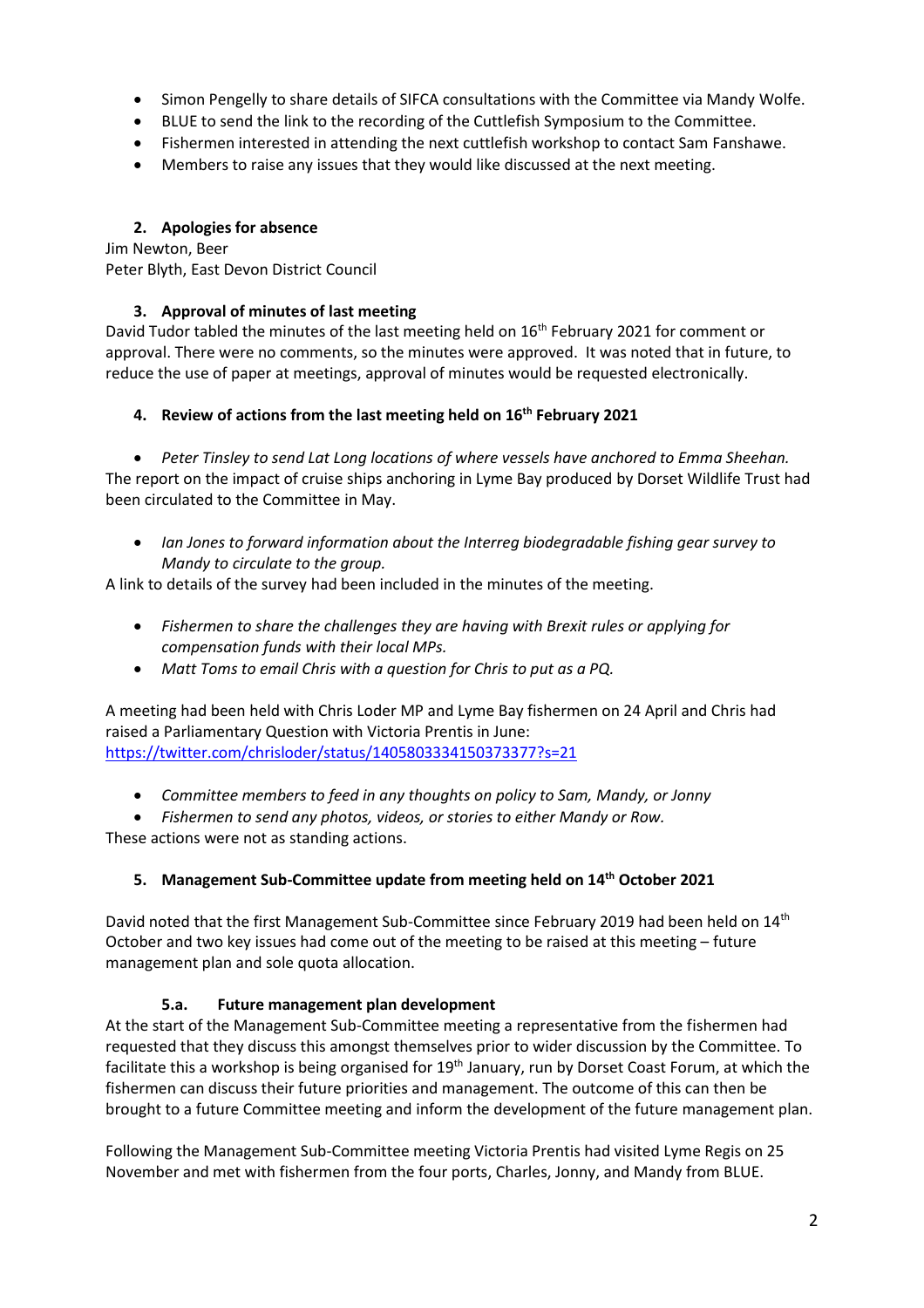David opened to the floor for any feedback on the meeting. Angus Walker reported that the fishermen wanted a 12-mile limit which was not just a fisheries issue but a sovereignty issue and that most IFCAs were not worthwhile. Discussion followed on the issues around sole quota and the influx of boats into Lyme Bay from further afield. Angus summed up by saying that it had been a productive meeting, the Minister took a lot on board, and it was very worthwhile. Gavin Ziemann noted that the Minister had listened to everyone's points, and it was good to see someone representing towed gear. Very positive and a very useful contact to have been made.

Matt Toms noted that there had been reference to regional management plans in the discussion. Aubrey Banfield noted that pilot trials for the regional management plans are due to be in place in early 2022 and Lyme Bay was considered to be a good opportunity to trial an inshore fisheries management plan which is very positive, and Defra will be looking for engagement from the fishermen. Matt Toms asked who Defra would put their proposals to.

Aubrey confirmed that he would be following up with Minister on behalf of fishermen and that the workshop on 19<sup>th</sup> January would be an opportunity to discuss further. Simon Pengelly asked what the driver for the meeting was. Mandy noted that it was a follow up to Ann Freeman's visit in August 2019.

Jonny Hughes confirmed he felt it had been a good meeting but it was not yet clear what a Fisheries Management Plan would look like at this stage but that should become clear in the new year. The next step is publication of the Joint Fisheries Statement in January which provides the legal underpinning for the Fisheries Management Plans which will deliver the detail. Not clear what they will start with and need to think about what a Lyme Bay Fisheries Management Plan would look like and the area it would cover.

Charles Clover noted that the Minister's interest is very useful in terms of addressing the sole quota whilst we have Defra's attention. We need to find ways to continue the conversation and this meeting needs to agree what it would like the Committee to do.

Simon Pengelly asked if sole had been discussed with the Minister and whether there had been a resolution to the letter.

# **5.b. Sole quota allocation letter**

David Tudor noted that a letter to the Minister had been drafted as an outcome of the Management Sub-Committee raising concerns about the allocation of sole quota resulting in an influx of boats from the southwest. The letter had been circulated with the agenda for this meeting for review/approval by the Consultative Committee.

David asked the Committee if the letter needed further review or was still needed following the Minister's visit.

Rob King said he thought that the letter was supposed to be approved at this meeting. Dave Hancock noted that his representatives wanted any references to a cap on sole quota to be removed. It was noted that there was no reference to a cap on sole quota and the letter referred to a review of how quota was allocated.

Discussion followed on where sole is currently being caught by the inshore fleet. Aubrey Banfield noted that a general overview is that they will segment the quota and within 6nm there will be a maximum amount of quota , because sole is caught in the whole 7e area and you can't shut down quotas and that is not what this is about, the area is too big, so as part of a pilot study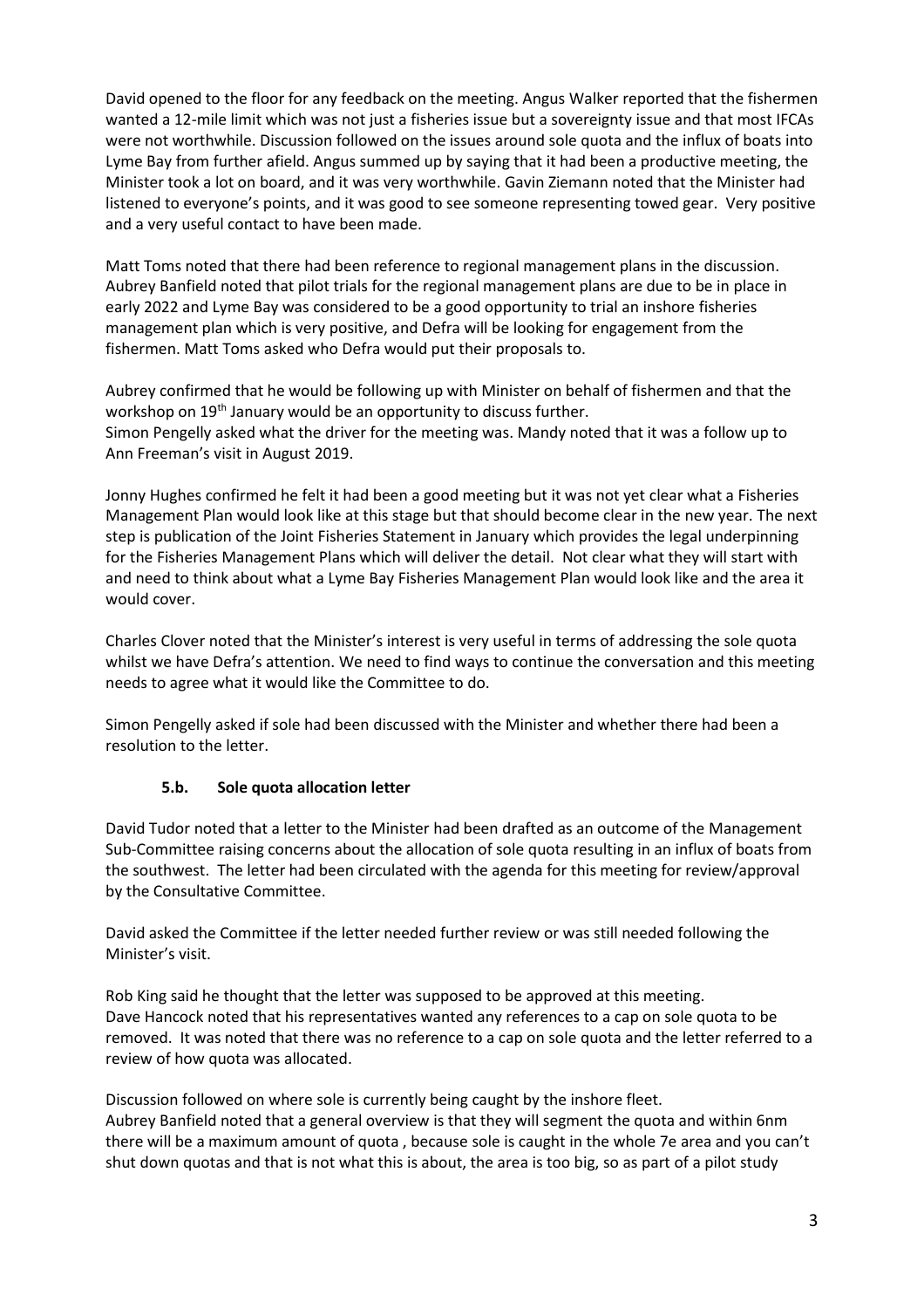within the 6nm there will be x amount allocated and outside the 6nm you can still carry on catching right up to the 7e quota, but you can only catch the x amount of it within those parameters.

Dave Hancock said that since the Management Committee meeting, he had been asked by some fishermen that he represented to not send the letter as they didn't need a cap on quota. Several members of the Committee said they wanted the letter to be sent (Rob King, Gavin Ziemann, Aubrey Banfield).

Simon Pengelly pointed out that despite efforts to address the issue through meetings with the MMO and Regional Fisheries meetings the crucial point on the amount of net and marking had not been agreed. The view was expressed that the Committee has a role to play in showing solutions and demonstrating how gear could be marked.

Gavin Ziemann noted that at a couple of previous meetings the issue had been ignored. Sarah Clark noted that nets are being shot across the pots. DSIFCA are trialling technology and need to trial the use of tags on nets.

It was noted that the Regional Fisheries meetings are not working because smaller fishermen are in fear of larger boat owners. Aubrey said that fishermen need to have responsibility for managing their own fishing grounds.

Rob King noted that pingers on nets penalise small boats more than the large boats who can afford to cover the costs. Sarah Clark said that they are not saying that pingers will be placed on small boats, but we need to look at technology to help solve the issue.

Adam Rees noted that there is funding available for trials to test technology which this group could apply for to test potential solutions. Simon noted that voluntary compliance is one way forward.

Sarah Clark reported that the Shellfish Industry Advisory Group are developing crab, lobster, and whelk fisheries management plans. Anyone can sit on those groups, but currently only large players are at the table, so if anyone is interested in sitting on these groups to represent the small inshore fleet, please let her know.

### **Action: Anyone interested in sitting on the Shellfish Industry Advisory Group to contact Sarah Clark.**

David Tudor asked the Committee to confirm whether changes to the letter would resolve the concerns expressed by Dave.

Gavin Ziemann suggested that references to sole quota be removed from the letter and Gavin would then liaise with Dave Hancock to run it past his members.

**Action: BLUE to review the letter to the Minister, update it to reflect the meeting with the Minister and send to Gavin Ziemann in the first instance, prior to wider circulation for approval by the Committee.**

### **6. Chairman and Terms of Reference**

David Tudor summarised the need to recruit a new Chair following Tim Glover's retirement and that this should ideally be someone local and independent and opened to the floor for any suggestions and views on the process.

Rob King suggested that Gerry Erwin at MMO could be a good neutral representative. Gerry noted that there would be a conflict of interest so he would not be able to stand.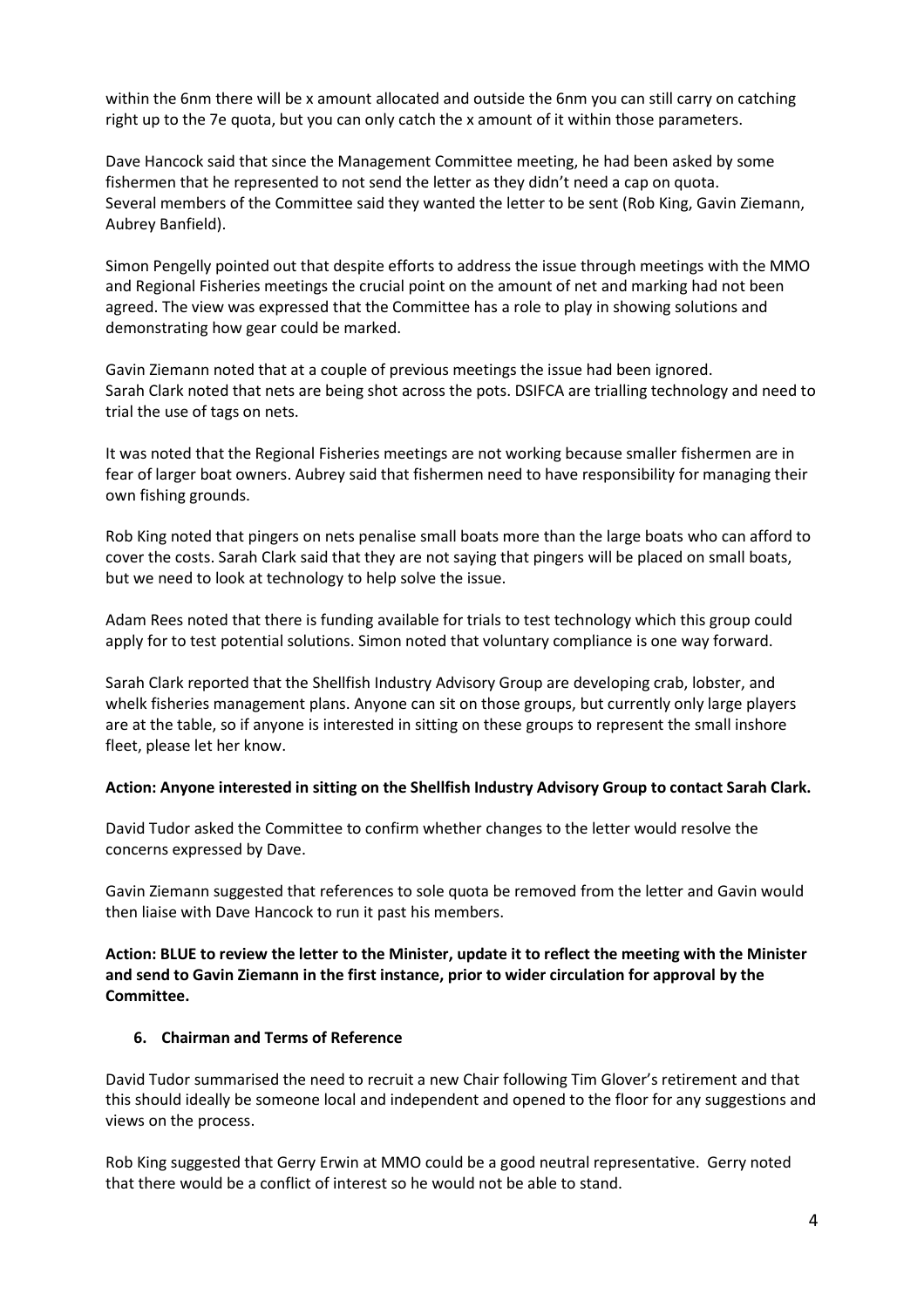Simon Pengelly suggested someone who is in a role like Gus Caslake, where they were representing the fishing industry. Aubrey Banfield suggested Martin Sutcliffe.

Proposed that nominations would be sought from the Committee members.

## **Action: BLUE to circulate a call for nominations for a new Chairman**

David Tudor noted that the Terms of Reference for the Committee had not been reviewed or updated for many years and should be reviewed at the next meeting.

# **Action: BLUE to circulate a draft updated Terms of Reference for consideration at the next meeting.**

# **7. Code of Conduct review and update**

David Tudor noted that the Code of Conducts are reviewed annually and that a change had been necessary to reflect that iVMS tracking is no longer in place following suspension of use of the AST App earlier in the year. The Committee were asked to approve the change. No objections were made.

# **Agreed: Amended Code of Conduct removing reference to the requirement for iVMS tracking.**

Mandy Wolfe noted that now that the Code had been updated, all fishermen would be asked to sign the updated copy to maintain a clear record of all those participating in the Lyme Bay Reserve project.

# **Action: Mandy to circulate copies of the Code of Conduct to all fishermen for signature.**

Aubrey Banfield noted that aspects of code would be covered by a new Fisheries Management Plans.

## **8. Inshore Vessel Monitoring System**

Gerry Erwin reported that MMO had issued an update on Friday 26<sup>th</sup> November. [List of I-VMS type approved devices for under 12 metre English vessels -](https://www.gov.uk/guidance/list-of-i-vms-type-approved-devices-for-under-12-metre-english-vessels) GOV.UK (www.gov.uk)

Four devices had been approved for use following the approval process: Succorfish, Fulcrum, Maritime Systems and Satlink. AST device has not been approved. Devices are designed to be used on vessels with or without power - some are hard wired, some solar powered and some both. All must be permanently secured. All devices will transmit every 3 minutes.

There is no requirement to buy anything now, but fishermen are advised to review the device options and select one that best suits their vessel. There will be some grants to support costs which will be announced in the new year. Requirement to fit an iVMS device applies to all licenced vessels under 12 m including any boats from EU ports. MMO and regulators will have access to the information generated, it will not be open source and individuals can request access to their own information.

# *Post meeting note: A ['One Stop Shop' Guide to iVMS](https://view.officeapps.live.com/op/view.aspx?src=https%3A%2F%2Fassets.publishing.service.gov.uk%2Fgovernment%2Fuploads%2Fsystem%2Fuploads%2Fattachment_data%2Ffile%2F1036505%2FI-VMS_one_stop_shop_261121-2.docx&wdOrigin=BROWSELINK) for under 12 m vessels has been published and is attached with these minutes.*

# **9. Reserve Seafood**

Mandy Wolfe noted that since removing iVMS as a requirement BLUE will be reviewing criteria for use of the Reserve Seafood brand. However, the core criteria will remain the same, i.e., must be a member of the project, use static gear.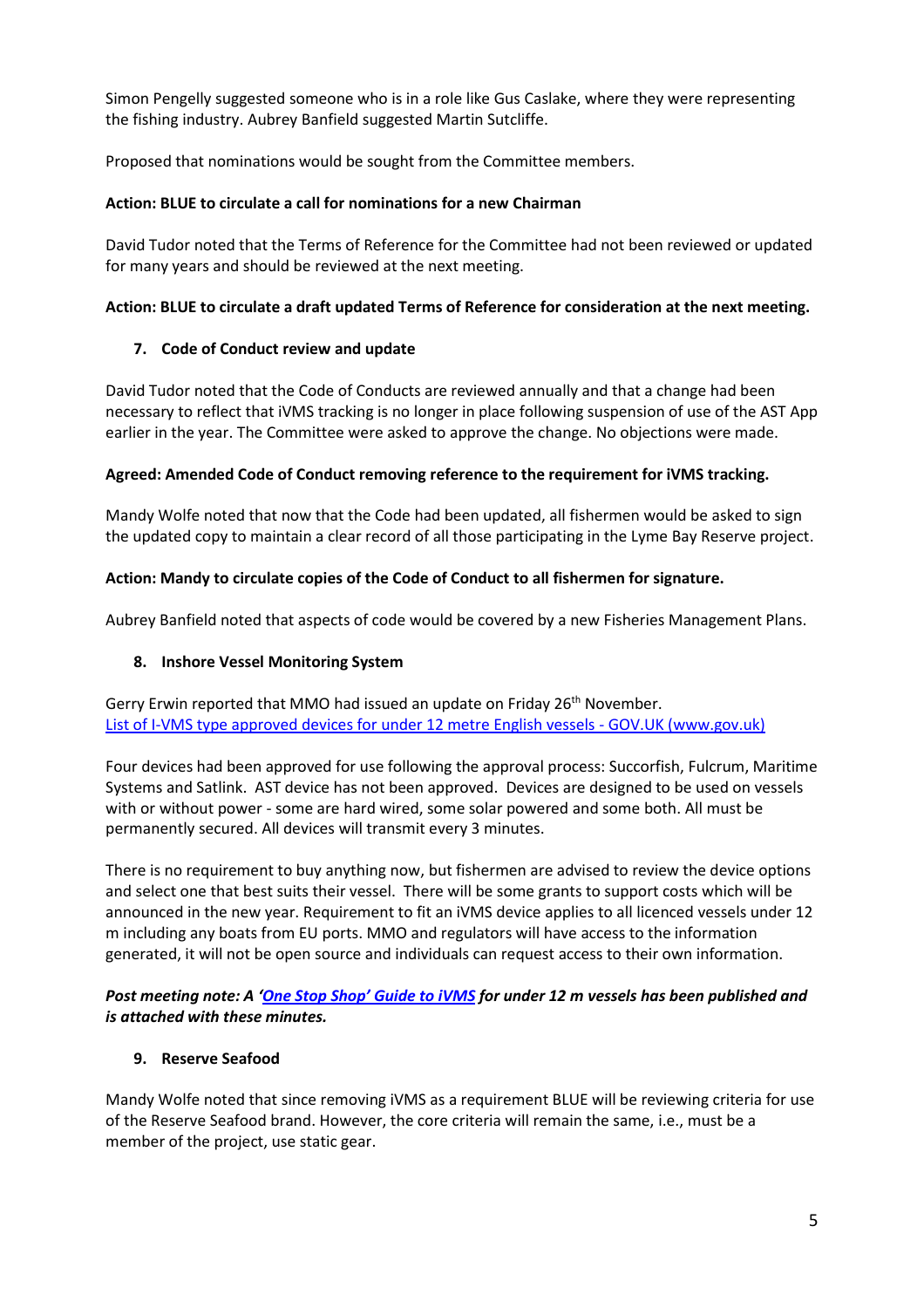The Man & Van is now into the second quarter of year 4. Total cost for running the scheme in year 1 was £19, 400, year 2 it was £19,900, year 3 it was £23,700. So far this year, we are tracking the costs daily and working with Simon on stream-lining deliveries to minimise driving time. The added costs in year 3 reflect addition of Brixham market to transport route and the increase in payroll as Simon was moved from self-employed to directly employed, so there will be additional expense for holiday entitlement.

Mandy reported that between July 2020 to July 2020 the Man & Van scheme has transported 1,786 boxes over 126 trips. 35 members are now using the scheme. At end of March 2021, the old van broke down beyond repair and had to be replaced with funding from BLUE. The meeting in January will discuss the CIC taking over the Man and Van service.

Rob King asked if Man & Van is carrying trawled fish. Mandy noted that fish is currently being transported for two fishermen who have been part of the project for years but have recently had to change vessels to maintain a living but that compliance with the code is the key factor. Mandy said that the van has transported rays in the past, but the rule was that it couldn't be sold under the Reserve Seafood label as it was red rated. Mandy confirmed that the trawled fish are not being sold as Reserve Seafood.

### **10. Committee Member updates**

### *Devon & Severn IFCA*

Sarah Clark reported that at the last meeting of the Byelaw and Permitting Sub-committee they had agreed that consultation would go ahead with commercial scallop diving permit holders to gather information about the potential management of the fishery. A consultation was e-mailed out to them on  $19^{th}$  November and consultation period ends on  $17^{th}$  December. No responses had yet been received and responses are really needed for the Byelaw and Permitting Sub-committee to take any action and potentially develop any changes in management.

There is a review underway of the size of vessel allowed in the district to be reduced to 15 m. Now it is 15.24 m. There are two vessels in the district that are over that, one is a trawler that is 23 m that still operates between the 3m and the 6m with grandfather rights. The byelaw is likely to go through next year.

The mobile fishing permit byelaw will also be reviewed with consultations next year. Seagrass doing well in Torbay where there is already a closure to protect the seagrass and looking to extend this and potentially include mariculture sites, to protect them from trawling.

D&SIFCA are also going to review net permit conditions.

Highly Protected Marine Areas -Defra is looking to have a list of 30 in the new year which will be reduced to 20 and then down to 5 pilot sites. HPMAs will not allow any recreational or commercial fishing. They are likely to be introduced under a statutory instrument.

### *Southern IFCA*

Simon Pengelly reported that the Southern IFCA Minimum Conservation Reference Size Byelaw had been confirmed by the Secretary of State in the summer. This applied across all types of fishing – commercial and recreational. The Byelaw includes increased MCRS for grey mullet, a new size for wrasse species and an increase in the crawfish size, to harmonise with the D&SIFCA crawfish MCRS.

The Netting Review is due to complete next week when the Committee will hopefully make a Net Fishing Byelaw. This will apply restrictions for net use in harbours and estuaries. A surface net ban will also apply in Lyme Bay, within 1nm of the shore, throughout the year not just seasonally. The byelaw includes a requirement for the marking of nets within the district. Once made, there will be a period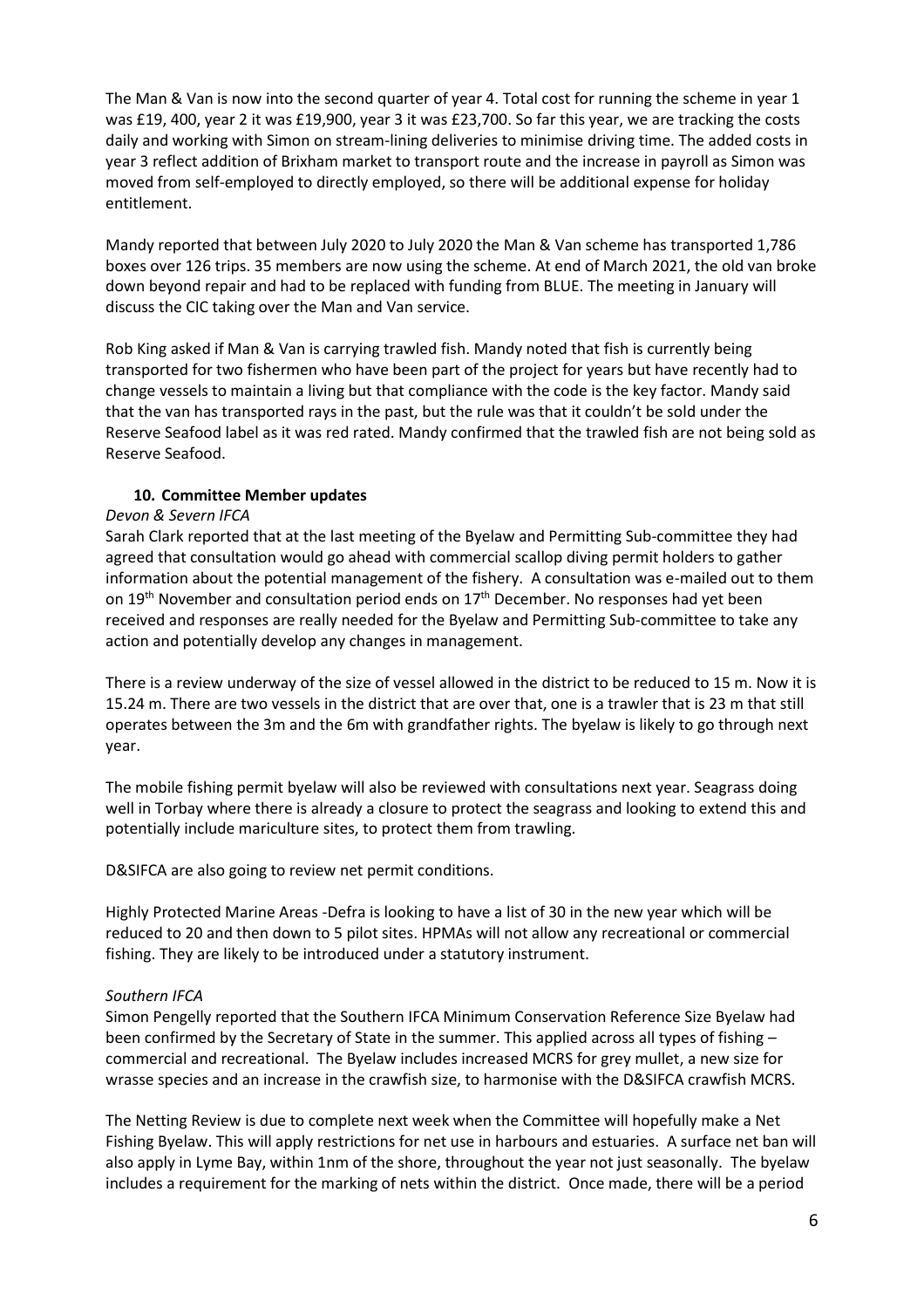of formal consultation for the byelaw. Any objections arising will be answered and addressed before the byelaw will be submitted for approval by the Secretary of State.

A Pot Fishing Byelaw is being drafted to include requirement of a permit for fishing with pots and introducing a maximum number of pots that can be used by commercial and recreational fishermen. This byelaw will hopefully be considered by the Authority in March 2022.

There will be an informal consultation on the Bottom Towed Gear Byelaw to reflect new MCZ designations. This will also include the consideration of measures to protect seagrass outside existing MPAs and any steps that could be taken to support restoration of valuable habitats like seagrass.

### **Action: Simon Pengelly to share details of SIFCA consultations with the Committee via Mandy Wolfe.**

### *MMO*

Gerry Erwin reported on the significant numbers of dead crabs and lobsters washing up on the Northeast coast. This is being investigated by Cefas, Environment Agency, MMO and NEIFCA. So far, no cause such as pollution or disease has been identified.

### *Councils*

Mark Roberts reported in his role as Chair of the Harbours Committee that zoning in Lyme Regis Harbour was being planned to improve the situation with paddle boarders. Sewage discharge concerns are being followed up with Chris Loder MP. The Harbour Strategy aims to ensure that harbours become self-sufficient. About to replace the piles in West Bay harbour and plans are being developed to make good The Cobb in 2024.

Fishermen noted that Lyme Regis harbour is becoming unworkable due to the number of moorings being given to visiting boats. Gavin Ziemann raised the issue that visiting fishermen are not able to come in overnight when weather is inclement without being charged. Aubrey Banfield noted a similar problem in West Bay where the onloading crane at West Bay has also not worked for several weeks.

Mark Roberts said he would take these issues back to raise with the relevant harbour masters.

## *Plymouth University*

Adam Rees reported that they had undertaken the 13<sup>th</sup> year of towed video monitoring. Funding has been confirmed for the next two years with Defra, Natural England, and BLUE. Four papers had been published this year on the Potting study, Storm impact, results from 10 years of baited video surveys and the changes in diversity of species over 10 years. A paper on the full impact of the Reserve over the past 12 years is being prepared for publication with BLUE in 2022.

Alice Hall gave an update on the Fish Intel project which looks at essential fish habitat and Lyme Bay is one of the sites. Pollack and bass are the focus species to see how inshore waters relate to offshore waters. Alice will arrange meetings and a workshop with fishermen with an interest in these species.

### *Dorset Coast Forum*

Martin Sutcliffe reported that he can still offer help with FASS grants. DCF will be facilitating the fishermen's workshop in January. He is currently developing a desk-based study on a potential English Aquaculture Innovation Hub based in Dorset.

## *Dorset Wildlife Trust*

Peter Tinsley reported that Dorset Wildlife Trust is running a pilot project with Natural England and Plymouth University using drifting baited cameras and hydrophones to pick up apex predators and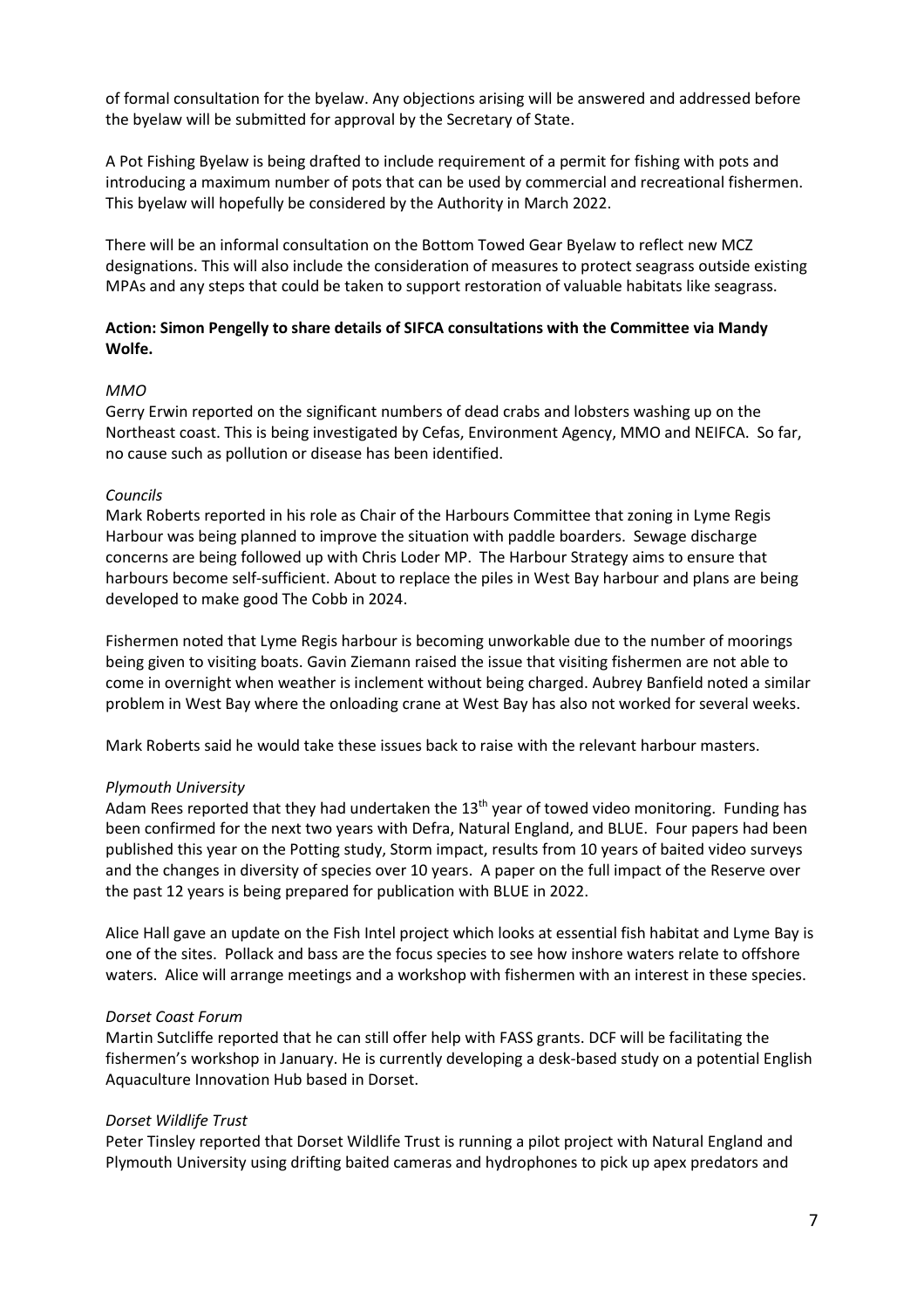cetaceans in Lyme Bay and Purbeck. Also trialling photgrammetry to create a high-resolution scalable image of the seabed (10m x 10m) in Lulworth banks and off Worbarrow Bay.

## *Angling Trust*

Mike Spiller reported that fishing withing the reserve during the summer had been poor. Gurnard fishing has picked up and bream fishing has been Ok. The review of hand gathering of ragworm and spider crab for bait is currently on hold due to capacity.

Simon Pengelly asked if Mike could suggest suitable representation from Lyme Bay for the Recreational Angling Sector Group, to ensure the region is sufficiently represented.

## *BLUE*

Sam Fanshawe reported on the Cuttlefish Symposium organised by BLUE on 25<sup>th</sup> November which unfortunately coincided with the Minister's visit but had been recorded so that anyone interested can catch up. There were over 100 attendees. and Defra and MMO had both presented and were interested in a follow up meeting. The event had clearly identified offshore management as being key. A follow up in-person workshop was planned in Spring 2022 to be held at the RNLI College Poole and travel bursaries would be available for at least two fishermen from Lyme Bay to help cover costs of attendance.

**Action: BLUE to send the link to the recording of the Cuttlefish Symposium to the Committee. Action: Fishermen interested in attending the next cuttlefish workshop to contact Sam Fanshawe.**

## **11. Funding**

No new funding opportunities were identified.

## **12. Communications**

Mandy Wolfe gave an update on communications in 2021.

Twitter – 2,498 Followers Facebook – 2,123 Followers / 1,888 Likes

There's a big push over the next month to reach 2K Facebook 'Likes' by the end of the year. The target of 3K Twitter followers was set, however this might not be reached within the next month.

Dorset Seafood Festival had good footfall over the weekend of the 11<sup>th</sup> & 12<sup>th</sup> September 2021. BLUE had their own marquee where promotional literature about Lyme Bay was on show along with a wet fish display and talks by visiting guests and experts.

Schools Outreach Programme school visits have been paused; however, education models are now available on the Lyme Bay website for download. A marketing campaign was developed towards the end of last academic year to promote the online modules and to gain feedback from visited schools.

Martin Sutcliffe mentioned is we were aware of a programme called Fish Hero's which may work well with Reserve Seafood.

## **13. Next meeting date and agenda items**

Next meeting was proposed to be held on Tuesday 1<sup>st</sup> March 2022

## **14. AOB**